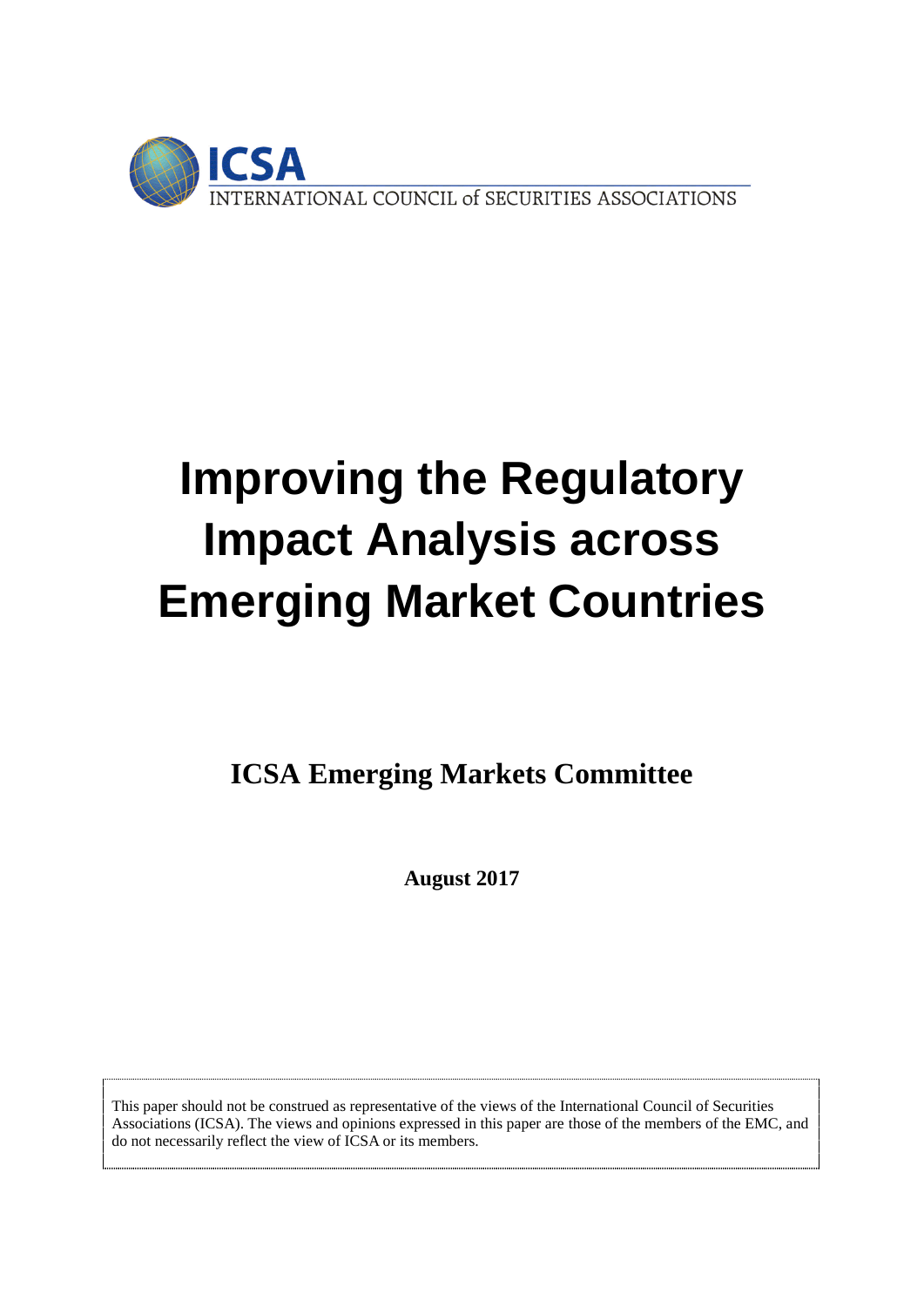### **Improving the Regulatory Impact Analysis across Emerging Market Countries**

#### **I. Preface**

*"Regulatory Impact Analysis's most important contribution to the quality of decisions is not the precision of the calculations used, but the action of analyzing – questioning, understanding real-world impacts and exploring assumptions."* 

#### – OECD, 2008

In January 2017, the U.S. House of Representatives passed a bill requiring the Securities and Exchange Commission to add up the costs of following new rules before putting them into force. The SEC currently conducts voluntary economic analyses of its rules, but if the Senate also passes a bill and legislation is enacted it would be required to identify specific problems before issuing regulations; adopt regulations only after conducting a cost-benefit analysis; identify and assess alternatives to new regulations; and ensure regulations are written in plain, clear language.

Government's rules and regulations must be built upon the foundation of rationality. If regulation is introduced without proper examination of its rationality, it may bring about a host of unexpected effects, including market distortion, overly constraining authority, and inconsistent implementation and impacts across different segments.

To be more specific, the introduction of ineffective regulations can lead to substantial consequences. For one, businesses and other entities will face a rise in compliance costs. Furthermore, it can create unnecessary complexity and uncertainty about the surrounding regulatory obligations, thereby hindering the government from achieving its objectives. To avoid these issues, governments must take a systematic approach to ensuring the regulations they seek to develop are effectively designed and thoughtfully implemented.

In this regard, governments around the world have implemented a Regulatory Impact Analysis (RIA) to examine regulatory objectives and expected outcomes before introducing or amending rules and regulations, thereby maintaining the highest quality of rationality. The RIA is defined as "a process of systematically identifying and assessing the expected effects of regulatory proposals, using a consistent analytical method, such as benefit/cost analysis". Through RIA, decision-makers will be more fully informed on the effectiveness and efficiency of various options, enabling them to select one which best suits their needs.

The RIA should be integrated with a public consultation process, as this provides better information to underpin the analysis and gives affected parties the opportunity to identify and correct erroneous assumptions and reasoning. In this regard, the International Council of Securities Associations (ICSA) published its "Best Practices for Regulatory Consultation" in 2013. This paper outlined a set of best practices intended to emphasize the key aspects of the consultation process including the need to ensure that a full range of participants are consulted, sufficient time is allocated for responses to be delivered, and feedback on responses is provided.

It is noted in the OECD research paper that most of the OECD countries use the RIA when implementing new laws, but in the case of many emerging market countries and for some OECD countries, an the RIA – including public consultation process – either does not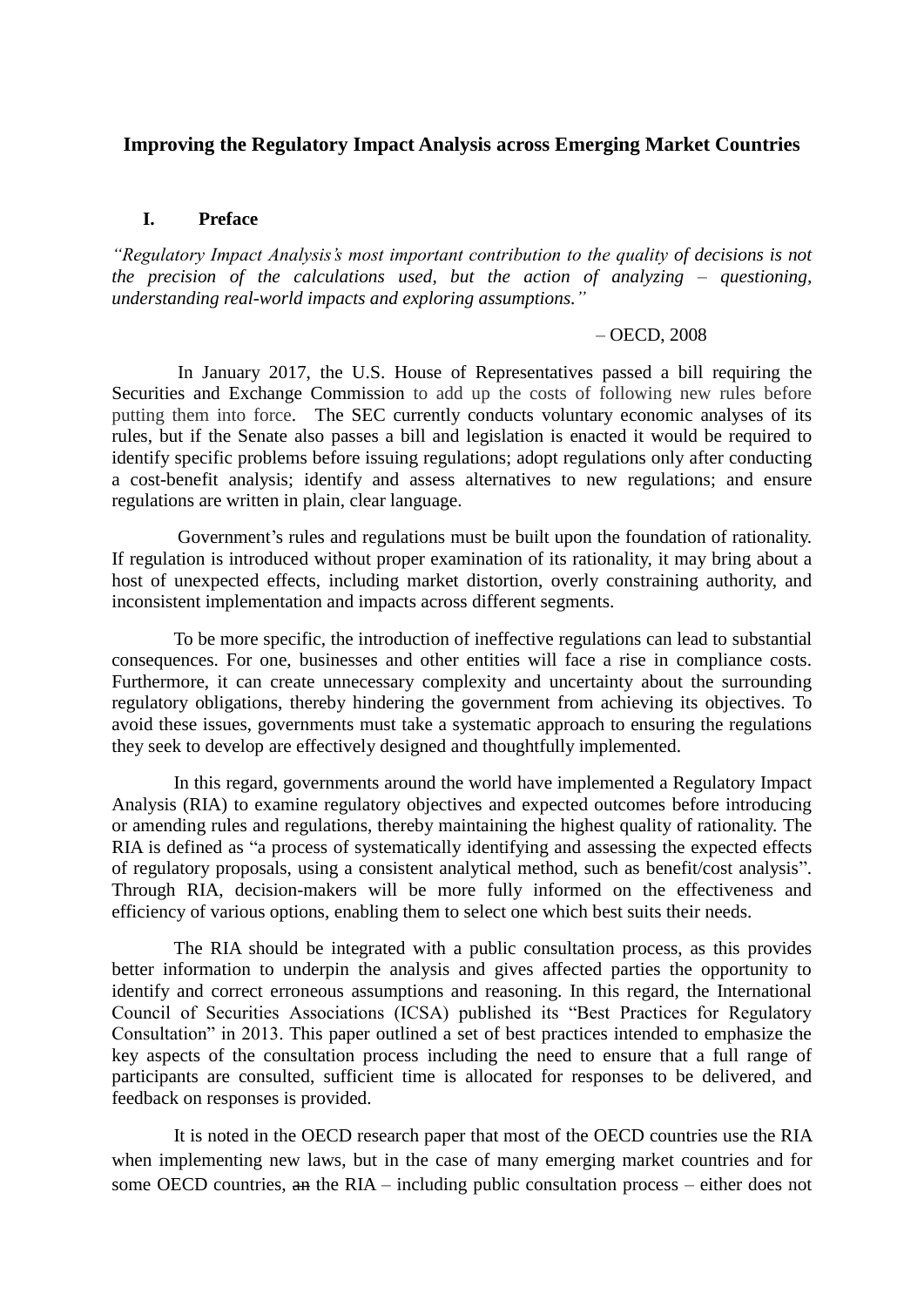exist at all or is only conducted at a minimal level in order to comply with government administrative requirements.

In this paper, we will examine RIA practices within each jurisdiction of ICSA's Emerging Market Committee (hereinafter, "EMC") and compare the findings with the best practices of advanced nations, such as the U.S. and U.K. More specifically, this paper will focus on the cost-benefit analysis and stakeholder consultation aspects of RIAs in each of ICSA's EMC jurisdictions. For this purpose, the members of ICSA's EMC were, among other things, asked to answer questions such as:

Is the cost-benefit analysis conducted thoroughly using rational calculation methods?

Are both the analysis and stakeholder consultation made publicly available through general public disclosure?

We examined various jurisdictions to see if any fall below the average in RIA practices and if so why (e.g. scarcity of resources, lack of regulatory tools). Our findings are summarized below.

## **II. Mandate**

Considering the importance of the RIA and its impact on the financial industry, the EMC has decided to conduct a study on RIA practices related to the adoption of new financial laws within each EMC jurisdiction. The EMC's proposal was approved by ICSA's Board of Directors during the board meeting held on February 7, 2017.

ICSA's EMC is chaired by the Korea Financial Investment Association (KOFIA), with the committee being composed of the following members:

- 1. Turkey Turkish Capital Markets Association (TCMA)
- 2. Mexico Asociación Mexicana de Instituciones Bursátiles, A. C. (AMIB)
- 3. Thailand Association of Thai Securities Companies (ASCO)
- 4. India Bombay Stock Exchange Brokers' Forum (BBF)
- 5. Taiwan Taiwan Securities Association (TSA)

## **III. Findings**

Below is the summary table of the survey results.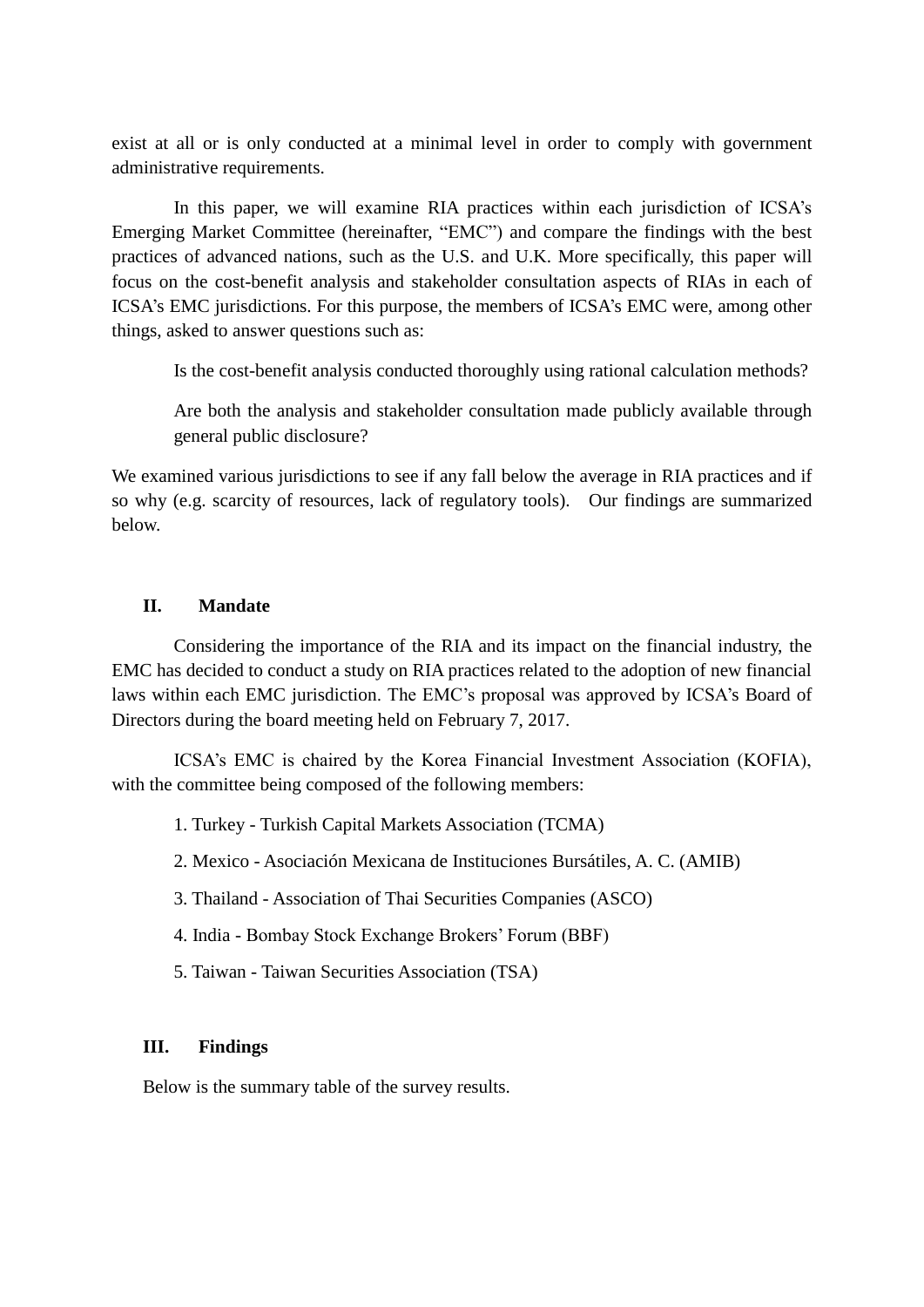|                                                                                                                                                                                                                                                                                            | Korea (KOFIA)                                                                                                                                                                                                                                                                                                                                                                                                   | <b>Mexico (AMIB)</b>                                                                                                                                                                                                                                                                                                                                                                                                                                                                                                                                                                                                                                                                                                                               | Taiwan (TSA)                                                                                                                                                                                                                                                                                              |
|--------------------------------------------------------------------------------------------------------------------------------------------------------------------------------------------------------------------------------------------------------------------------------------------|-----------------------------------------------------------------------------------------------------------------------------------------------------------------------------------------------------------------------------------------------------------------------------------------------------------------------------------------------------------------------------------------------------------------|----------------------------------------------------------------------------------------------------------------------------------------------------------------------------------------------------------------------------------------------------------------------------------------------------------------------------------------------------------------------------------------------------------------------------------------------------------------------------------------------------------------------------------------------------------------------------------------------------------------------------------------------------------------------------------------------------------------------------------------------------|-----------------------------------------------------------------------------------------------------------------------------------------------------------------------------------------------------------------------------------------------------------------------------------------------------------|
| 1. RIA in General                                                                                                                                                                                                                                                                          |                                                                                                                                                                                                                                                                                                                                                                                                                 |                                                                                                                                                                                                                                                                                                                                                                                                                                                                                                                                                                                                                                                                                                                                                    |                                                                                                                                                                                                                                                                                                           |
| 1-1. Are your financial regulators<br>required to conduct an RIA when<br>developing legally binding documents for Yes<br>1) primary law; and 2) subordinate rules<br>and regulations?                                                                                                      |                                                                                                                                                                                                                                                                                                                                                                                                                 | Yes                                                                                                                                                                                                                                                                                                                                                                                                                                                                                                                                                                                                                                                                                                                                                | Yes. Our government has integrated the<br>RIA process into our law-making<br>procedures. Administrative agencies are<br>required to conduct an overall and<br>thorough evaluation of the effects, such<br>as costs, benefits, and other possible<br>impacts when drafting laws, rules and<br>regulations. |
| 1-1-1. Under what circumstances – prior<br>to the drafting of a law, rule or regulation<br>(hereinafter, "law"), when a draft version<br>of a law has been prepared, when<br>developing a final version of a law - do<br>the financial regulators in your<br>jurisdiction conduct the RIA? | By law, it is supposed to happen prior to<br>the drafting of a law, rule or regulation.                                                                                                                                                                                                                                                                                                                         | The RIA is conducted when a draft<br>version of a law has been prepared by its<br>Regulatory Authority.                                                                                                                                                                                                                                                                                                                                                                                                                                                                                                                                                                                                                                            | The RIA is normally conducted prior to a<br>law being drafted, and when a draft<br>version of a law has been prepared.                                                                                                                                                                                    |
| 1-1-2. If yes to Q1-1, please describe the<br>name and details of the governing law<br>for the RIA.                                                                                                                                                                                        | The Framework Act on Administrative<br>Regulation. With regard to new and<br>reinforced regulations, under this Act, the<br>head of the central administrative agency<br>- in the case of the Korean financial<br>sector, the Financial Services<br>Commission - should prepare a written<br>analysis on the effects of the regulations<br>and submit it for examination to the<br>Regulatory Reform Committee. | In the Mexican financial sector, RIAs are<br>regulated by the Federal Administrative<br>Procedure Law (Ley Federal del<br>Procedimiento Administrativo or LFPA),<br>which has granted an administrative<br>body from the Secretariat of Economy,<br>the Federal Regulatory Improvement<br>Commission (Comisión Federal de<br>Mejora Regulatoria, or COFEMER), the<br>capacity to promote transparency with<br>regard to the creation and<br>implementation of regulations in Mexico<br>in a manner that is beneficial to society<br>(in a socially beneficial way). A legal<br>document, the "Regulatory Impact<br>Manifestation" (Manifestación de Impacto<br>Regulatorio, or MIR) has also been<br>released by the LFPA to achieve this<br>goal. | "Administrative Procedure Law", "Legal<br><b>Process Directions for Central</b><br>Administrative Organizations" and other<br>directives                                                                                                                                                                  |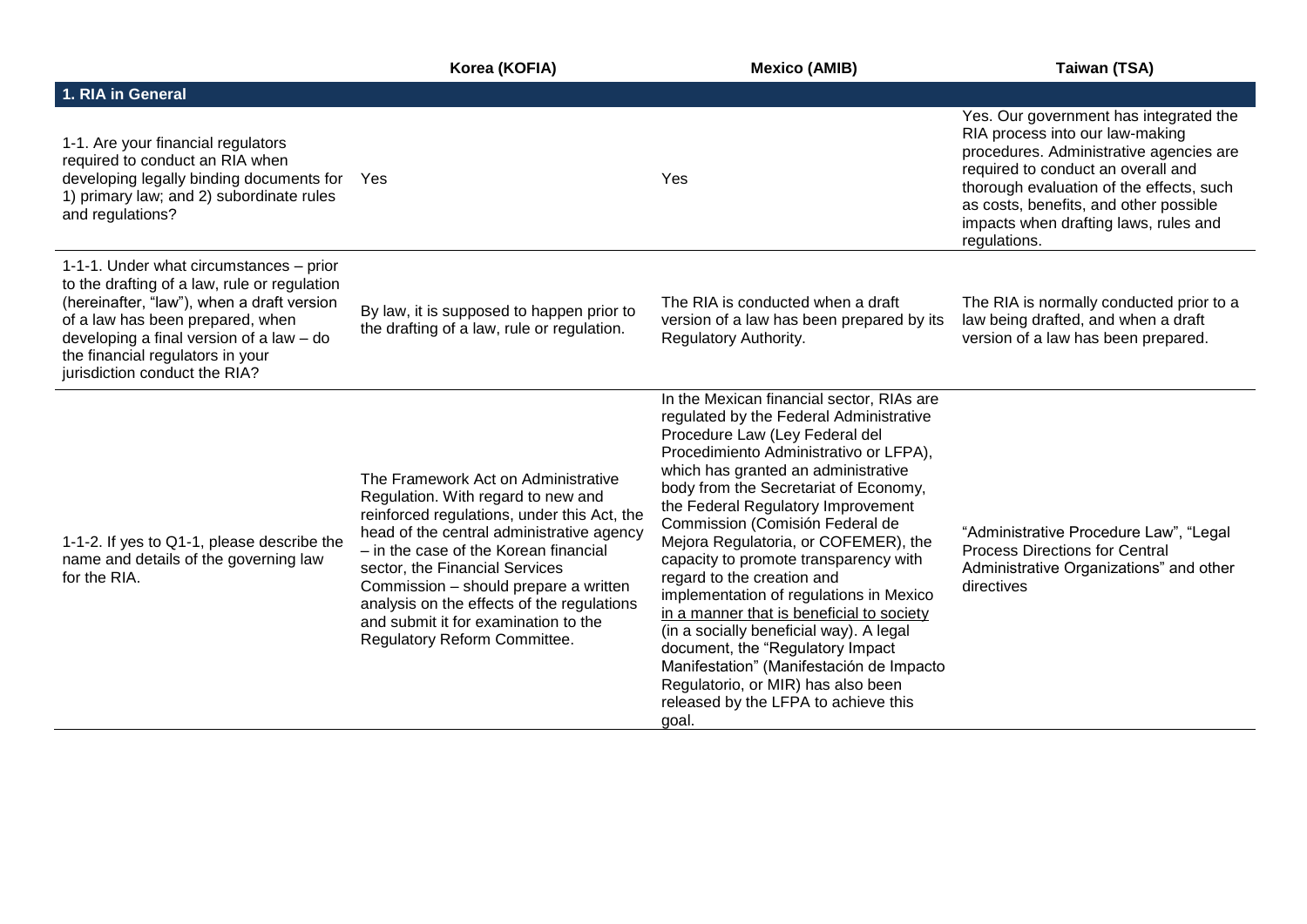| 1-1-3. If yes to Q1-1, how often do<br>regulators conduct the RIA? (e.g. always<br>required by a governing law, sometimes,<br>depends on industry demands, etc.) If<br>not always required, please state how<br>regulators decide whether or not to<br>conduct the RIA. | Always required by a governing law<br>when the law is newly enacted or has<br>been amended to strengthen regulation.                                                                                                                                                                                                                                                                                                                                                                                                                                                                                                                                                              | Regarding financial regulations,<br>undertaking/conducting the RIA is<br>mandatory by law.                                                                                                                                                                                                                                                                                                                                                   | All acts and codes are required to<br>undergo the RIA. For regulations made<br>by the Financial Supervisory<br>Commission, whether the RIA should be<br>conducted is left to the discretion of the<br>regulators.                                                                                                                                                                                                                                                                                                                                          |
|-------------------------------------------------------------------------------------------------------------------------------------------------------------------------------------------------------------------------------------------------------------------------|-----------------------------------------------------------------------------------------------------------------------------------------------------------------------------------------------------------------------------------------------------------------------------------------------------------------------------------------------------------------------------------------------------------------------------------------------------------------------------------------------------------------------------------------------------------------------------------------------------------------------------------------------------------------------------------|----------------------------------------------------------------------------------------------------------------------------------------------------------------------------------------------------------------------------------------------------------------------------------------------------------------------------------------------------------------------------------------------------------------------------------------------|------------------------------------------------------------------------------------------------------------------------------------------------------------------------------------------------------------------------------------------------------------------------------------------------------------------------------------------------------------------------------------------------------------------------------------------------------------------------------------------------------------------------------------------------------------|
| 1-1-4. If yes to Q1-1, please describe the<br>RIA process in detail. (If the details of<br>the RIA process cannot be determined,<br>tell us if a cost-benefit analysis and<br>stakeholder consultations are<br>conducted.)                                              | 1) The Regulatory Reform Committee<br>decides if the subject law is considered<br>as "newly enacted" or "reinforced"<br>regulation.<br>2) If the subject law is considered as<br>"newly enacted" or "reinforced," the<br>relevant government official shall conduct<br>the RIA.<br>3) After preparing the RIA report, the<br>government can make a pre-<br>announcement of the subject law along<br>with the RIA report open to public.<br>4) The RIA report will be revised to<br>accommodate feedbacks made from<br>various stakeholders during the pre-<br>announcement period.<br>5) The Regulatory Reform Committee<br>reviews the subject law along with the<br>RIA report. | Prior to submitting a financial regulation,<br>the regulatory authority must send a<br>preliminary project to COFEMER, which<br>handles Mexico's RIAs.<br>An MIR must be submitted with the<br>preliminary project by the regulatory<br>authority.<br>If the preliminary project does not set<br>fulfillment costs for its stakeholders, the<br>authority involved may ask COFEMER to<br>permit the submission of the MIR to be<br>exempted. | Preparatory stage: Formulate a policy<br>objective, establish possible measures,<br>propose directions, review current<br>regulations.<br>Drafting stage: Establish a thorough and<br>mature regulatory framework, consult<br>with parties and organizations in charge,<br>request external opinions (including from<br>experts), hold legislative hearings and<br>seminars, and consult with local<br>autonomous organizations. The levels<br>and ranges of effects revealed by the<br>RIA must all be taken into consideration<br>in evaluation reports. |
| 1-1-5. If no to Q1-1, in what ways do the<br>regulators in your jurisdiction identify and<br>assess the expected effects of regulatory<br>proposals?                                                                                                                    | N/A                                                                                                                                                                                                                                                                                                                                                                                                                                                                                                                                                                                                                                                                               | N/A                                                                                                                                                                                                                                                                                                                                                                                                                                          | N/A                                                                                                                                                                                                                                                                                                                                                                                                                                                                                                                                                        |
| 1-2. Is there a government body or non-<br>government organization responsible for<br>reviewing the quality of RIAs?                                                                                                                                                    | Yes, a government body called the<br>Regulatory Reform Committee.                                                                                                                                                                                                                                                                                                                                                                                                                                                                                                                                                                                                                 | Yes, COFEMER.                                                                                                                                                                                                                                                                                                                                                                                                                                | Yes. In our executive system, draft bills<br>by government agencies must be sent to<br>the higher authority (Executive Yuan) for<br>monitoring.<br>In addition, all draft bills must also be<br>sent to the Legislative Yuan for screening<br>and approval.                                                                                                                                                                                                                                                                                                |
| 1-2-1. If yes to Q1-2, what law, statute or<br>executive order governs the government<br>body's RIA oversight activity?                                                                                                                                                 | Framework Act on Administrative<br>Regulation                                                                                                                                                                                                                                                                                                                                                                                                                                                                                                                                                                                                                                     | LFPA (Articles 69-A to 69-Q)                                                                                                                                                                                                                                                                                                                                                                                                                 | "Administrative Procedure Law", "Legal<br><b>Process Directions for Central</b><br>Administrative Organizations" and other<br>directives                                                                                                                                                                                                                                                                                                                                                                                                                   |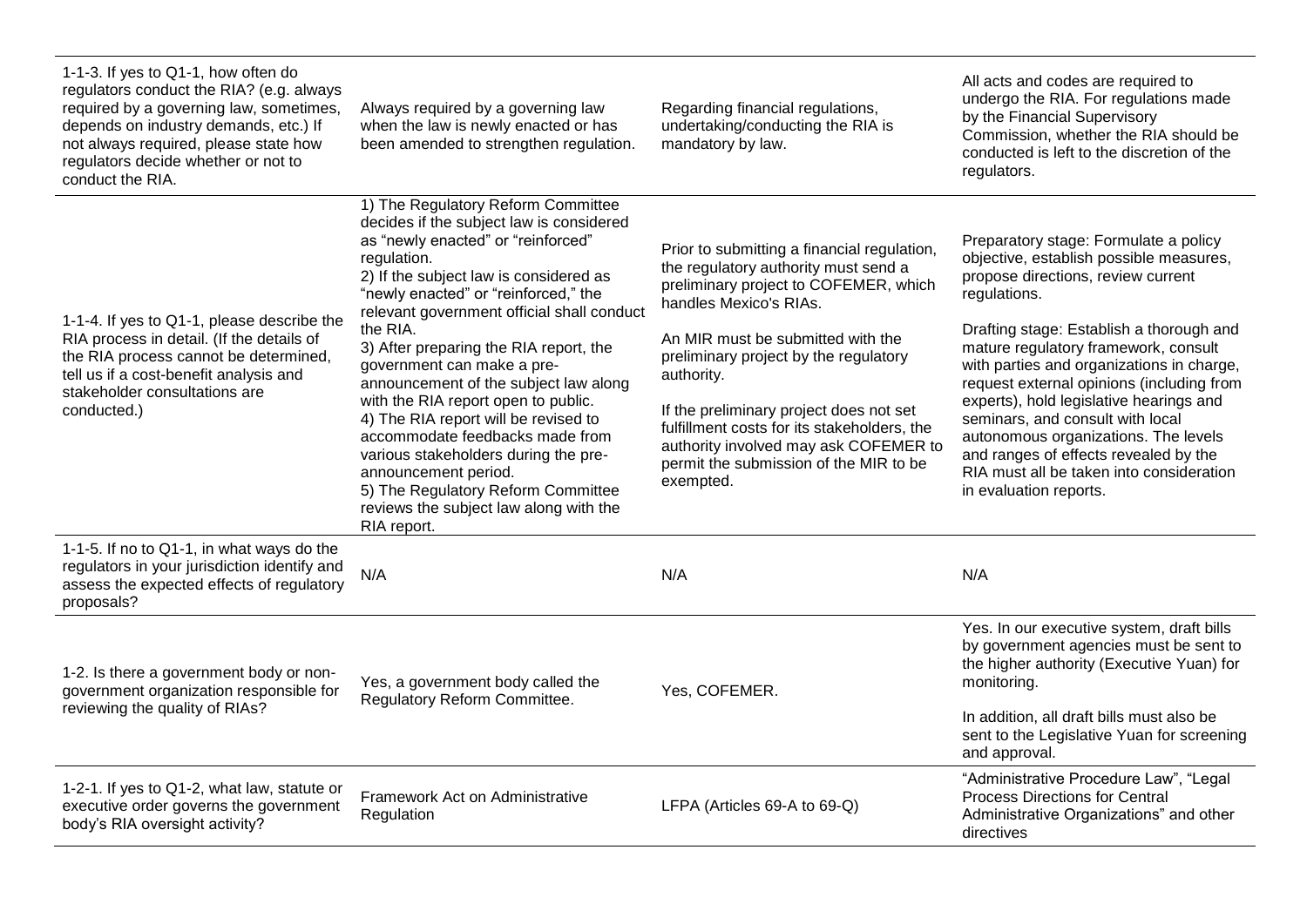| 1-2-2. If yes to Q1-2, can this oversight<br>body return the RIA for revision when it<br>is deemed inadequate?                                                                                                                                                                                       | Following the submission of the RIA<br>report by the relevant agencies, the<br>Regulatory Reform Committee will<br>examine the validity and rationality of the<br>proposed legislation. If necessary, the<br>Committee can recommend the<br>withdrawal or improvement of the<br>proposed legislation.                             | Yes. According to article 69-I of the<br>LFPA, when COFEMER reviews the<br>preliminary project, if it determines that<br>the MIR is unsatisfactory, (further<br>detailed in question 2-1-1), the MIR may<br>be returned to the submitting body, which<br>is granted a period of 10 working days to<br>make adjustments.<br>In addition, if COFEMER determines,<br>based on the MIR, that the preliminary<br>project could have a substantial impact<br>on stakeholders or the Mexican<br>economy, it may request a review of the<br>MIR by an expert representative within<br>40 days from such a determination. | Yes                                                                                                                                                                           |
|------------------------------------------------------------------------------------------------------------------------------------------------------------------------------------------------------------------------------------------------------------------------------------------------------|-----------------------------------------------------------------------------------------------------------------------------------------------------------------------------------------------------------------------------------------------------------------------------------------------------------------------------------|------------------------------------------------------------------------------------------------------------------------------------------------------------------------------------------------------------------------------------------------------------------------------------------------------------------------------------------------------------------------------------------------------------------------------------------------------------------------------------------------------------------------------------------------------------------------------------------------------------------|-------------------------------------------------------------------------------------------------------------------------------------------------------------------------------|
| 1-3. Are RIA reports publicly available?<br>(e.g. published online)                                                                                                                                                                                                                                  | Some RIA reports are available. RIA<br>reports are supposed to be published<br>when the government makes a pre-<br>announcement of legislation. However,<br>from 2013 until March 27, 2017, only<br>15% (56 of 382 legislations) of pre-<br>announcements in the finance sector<br>have provided an RIA reports to the<br>public. | Yes, on the same website where the<br>projects are published, along with<br>documentation by the regulatory<br>authority supporting each project and<br>COFEMER's final decision.                                                                                                                                                                                                                                                                                                                                                                                                                                | The Executive Yuan accesses RIA<br>reports when conducting monitoring, and<br>sends the reports to the Legislative<br>Yuan.                                                   |
| 2. Cost-Benefit Analysis                                                                                                                                                                                                                                                                             |                                                                                                                                                                                                                                                                                                                                   |                                                                                                                                                                                                                                                                                                                                                                                                                                                                                                                                                                                                                  |                                                                                                                                                                               |
| 2-1. Are regulators required to identify<br>the costs of a new law?                                                                                                                                                                                                                                  | Yes                                                                                                                                                                                                                                                                                                                               | Yes                                                                                                                                                                                                                                                                                                                                                                                                                                                                                                                                                                                                              | Yes                                                                                                                                                                           |
| 2-1-1. If yes to Q2-1, is there a<br>requirement to assess any of the<br>following categories of costs? And how<br>specifically are these costs quantified<br>and/or qualitatively assessed? (e.g.<br>inclusion of a mathematical formula<br>using the most recent and relevant<br>statistical data) | Regulators have to quantify the costs as<br>much as possible if the costs are<br>quantifiable, and also provide a<br>qualitative analysis of the costs as well.                                                                                                                                                                   | The Regulatory Impact Calculator<br>determines the potential impact of<br>regulatory projects and defines the MIR<br>to be applied to them. Used when<br>COFEMER's opinion is requested for a<br>preliminary project. Applies direct and<br>indirect costs. If there are no costs, it is<br>published without an MIR. If there are, a<br>high/moderate impact of the MIR is<br>published with the project.<br>Other evaluated costs include long-term<br>structural costs, compliance costs, and<br>administrative costs.                                                                                        | The Financial Supervisory Commission<br>conducts the appropriate qualitative and<br>quantitative research for various cases<br>and calculates impacted matters and<br>ranges. |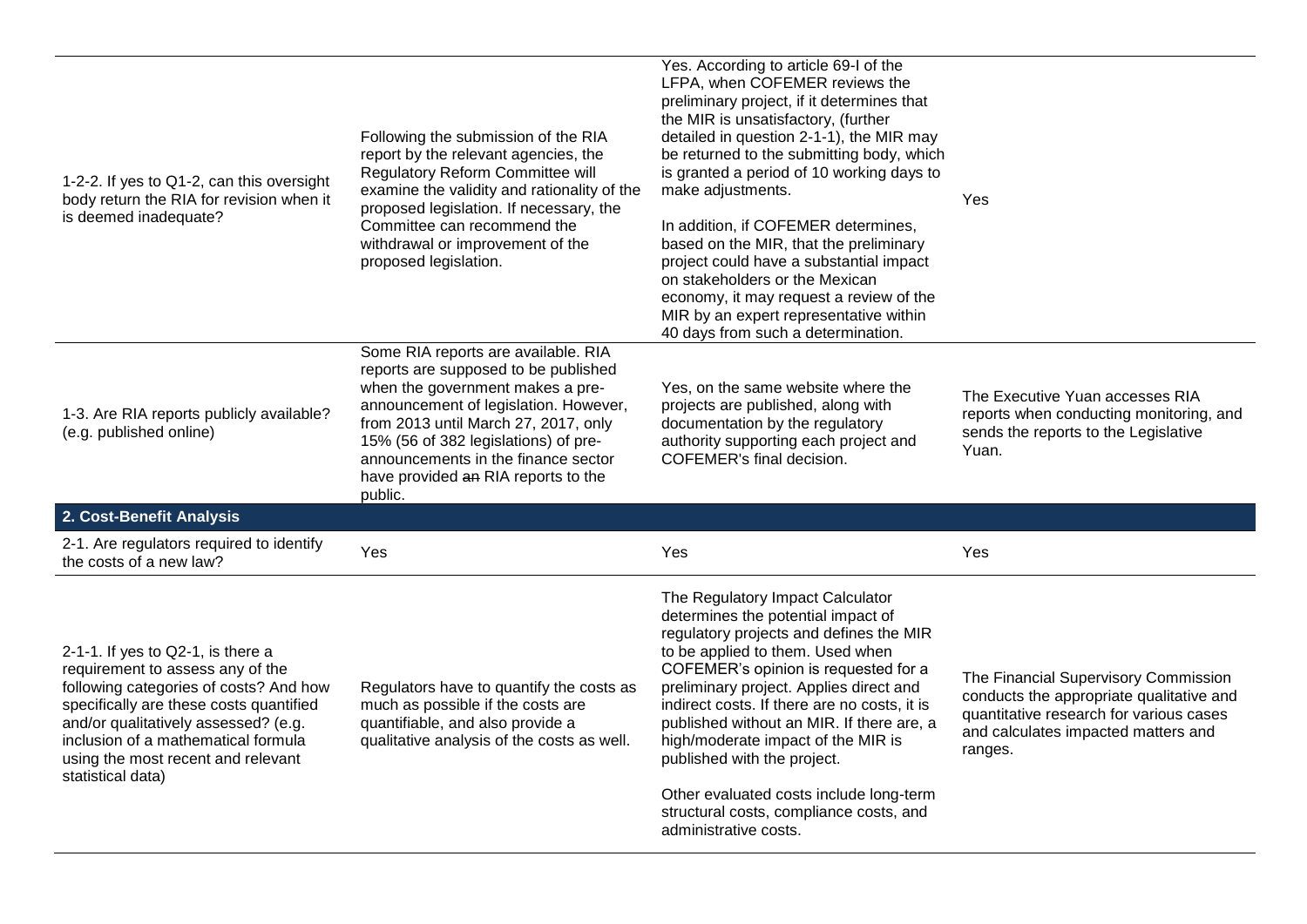| 2-1-1-1. Direct costs (e.g. costs that are<br>directly borne by the main purpose of the<br>laws)                                                                                      | Economic/social costs that could be<br>directly born by the main purpose of the<br>laws should be assessed.                                                                                                      | As stated in the response to 2-1-1, the<br>calculator evaluates direct costs.                                                                                                                                                                                                                                                                                                                                                                                                                                                                                                                                                                                 | When regulators-release important and<br>major regulations, it is necessary to<br>conduct the RIA to ensure that the<br>benefits outweigh the costs, particularly<br>with tax- and fee-related regulations. |
|---------------------------------------------------------------------------------------------------------------------------------------------------------------------------------------|------------------------------------------------------------------------------------------------------------------------------------------------------------------------------------------------------------------|---------------------------------------------------------------------------------------------------------------------------------------------------------------------------------------------------------------------------------------------------------------------------------------------------------------------------------------------------------------------------------------------------------------------------------------------------------------------------------------------------------------------------------------------------------------------------------------------------------------------------------------------------------------|-------------------------------------------------------------------------------------------------------------------------------------------------------------------------------------------------------------|
| 2-1-1-2. Indirect costs (e.g. costs that<br>are incidental to the main purpose of the<br>laws)                                                                                        | The law's expected effects on fair<br>competition                                                                                                                                                                | As stated in the response to 2-1-1, the<br>calculator evaluates indirect costs, using<br>sources such as economic studies,<br>public records, and government agency<br>databases.                                                                                                                                                                                                                                                                                                                                                                                                                                                                             | Indirect costs include fair competition,<br>consumer burden, environment, and<br>culture.                                                                                                                   |
| 2-1-2. If yes to Q2-1, for which groups -<br>e.g individuals/citizens, financial firms,<br>small businesses, the government, etc. -<br>are costs quantified?                          | These costs are written in a very general<br>way. Instead of conducting a detailed<br>calculation of costs to obtain a<br>quantitative result, only a qualitative cost<br>analysis is carried out in most cases. | The Standard Cost Model is a framework<br>for defining and quantifying<br>administrative burdens for businesses<br>using an eight-factor system. This model<br>identifies costs inherent to the process,<br>and quantifies the time needed to fulfill<br>each procedure in monetary terms. It<br>analyzes time spent in the following eight<br>areas.<br>• Identification and requirement<br>comprehension by citizens<br>• Generation of new information<br>• Gathering of pre-existing information<br>• Inside meetings<br>• Reports and format filings<br>• External service meetings<br>• Back-up file creation<br>• Waiting for/commuting to gov.offices | Yes, for individuals, financial consumers,<br>financial firms, and the government, on a<br>case-by-case basis.                                                                                              |
| 2-2. Are regulators required to identify<br>the benefits of a new law? Do they carry<br>out a separate paperwork reduction<br>analysis when identifying the benefits of<br>a new law? | Yes, they are required to identify the<br>benefits of a new law, but do not carry<br>out a separate paperwork reduction<br>analysis.                                                                             | Yes. The LFPA stipulates that<br>preliminary projects from regulatory<br>authorities must be submitted to<br>COFEMER for review and opinion-<br>seeking along with the MIR if costs are<br>expected to be incurred. The MIR<br>investigates the following aspects:<br>• The reason for issuing a regulation<br>• The risks the problem represents<br>• Verification that the project is in line<br>with the national legal framework and<br>issued by the appropriate authority<br>• Identification and analysis of all<br>alternative solutions for the problem<br>. Analysis of the costs and benefits for<br>the private sector in the event of approval   | Yes. An evaluation of the overall benefits<br>is taken into consideration when<br>analyzing new regulations, and includes<br>an analysis on paperwork reduction.                                            |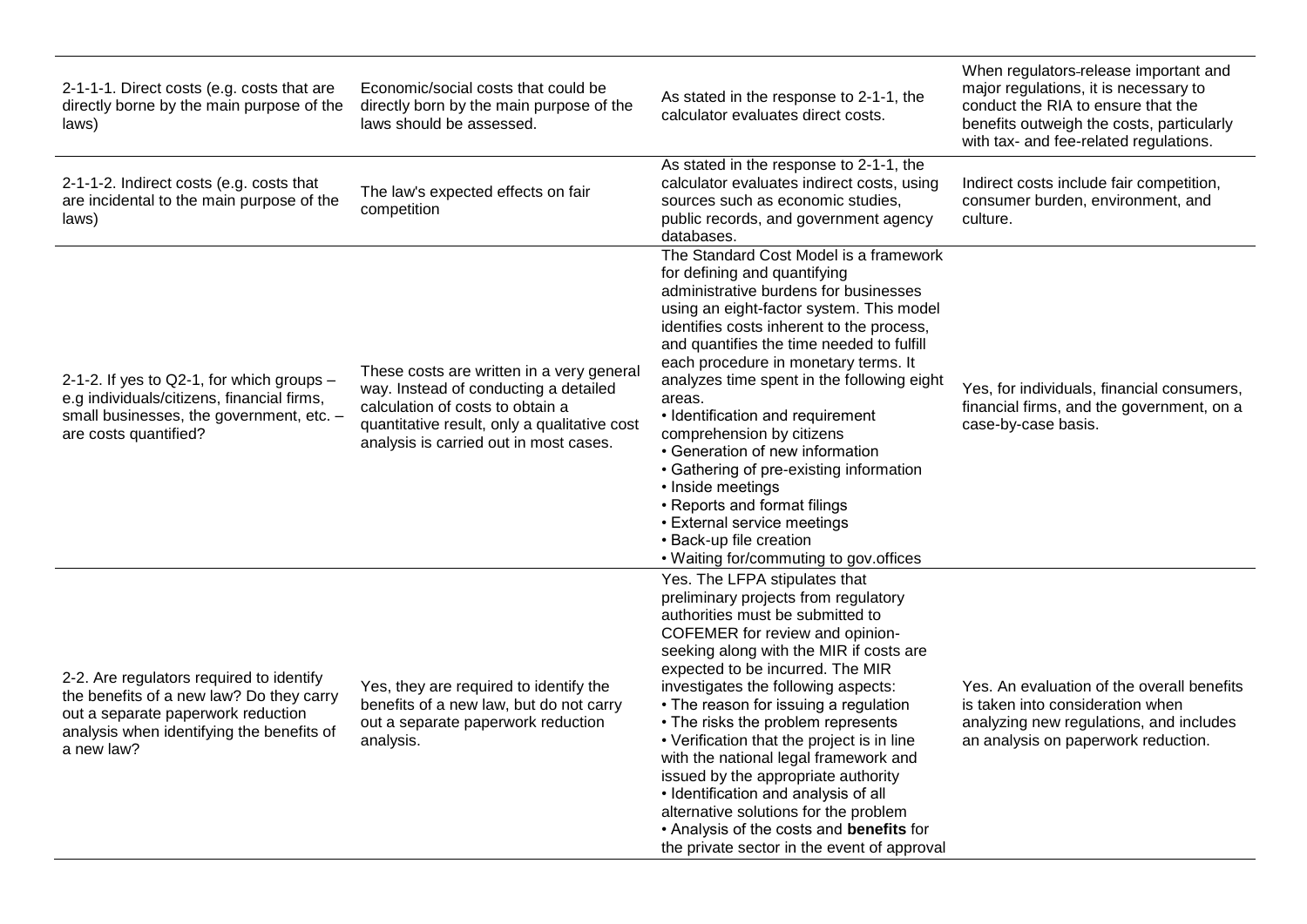2-2-1. If yes to Q2, please describe how regulators quantify and/or qualitatively assess the benefits, and for which groups – e.g. individuals/citizens, businesses, small businesses, the government, etc. – are benefits quantified?

**3. Public Stakeholder Consultation**

Economic/social benefits that could be directly incurred by the main purpose of the laws should be assessed. Regulators have to quantify the benefits as specific as possible if the benefits are quantifiable. However, in reality, these benefits are

written in a very generalized way. Instead of conducting a detailed calculation of benefits to obtain a quantitative result, only a qualitative benefit analysis is carried out in most cases.

#### Individuals: Determining if financial services improve, with lower costs

Financial firms: Determining whether compliance costs are lower, with a better resource distribution in the overall industry

Government: Determining if supervision is better, and more effective

| J. FUDIIC STANGHORIGI CONSULTATION                                                                                                                                                                                                                                                                                    |                                                                                                                                                                                                                                                                                                                                                                                                   |                                                                                                                                                                                                                                                                                                                                                                                     |                                                                                                                                                                               |
|-----------------------------------------------------------------------------------------------------------------------------------------------------------------------------------------------------------------------------------------------------------------------------------------------------------------------|---------------------------------------------------------------------------------------------------------------------------------------------------------------------------------------------------------------------------------------------------------------------------------------------------------------------------------------------------------------------------------------------------|-------------------------------------------------------------------------------------------------------------------------------------------------------------------------------------------------------------------------------------------------------------------------------------------------------------------------------------------------------------------------------------|-------------------------------------------------------------------------------------------------------------------------------------------------------------------------------|
| 3-1. How often do the regulators conduct<br>stakeholder engagement? And when<br>does the government conduct<br>stakeholder engagement? (e.g. prior to a<br>law being drafted, when a draft version<br>of a law has been prepared, when<br>developing a final rule)                                                    | Prior to a law being drafted, when a draft<br>version of a law has been prepared,<br>when developing a final rule.                                                                                                                                                                                                                                                                                | Comments are available once the<br>preliminary project is published on<br>COFEMER's website, and anyone may<br>submit them. The comments and<br>resolutions COFEMER derives from<br>them are accessible to the public. In<br>cases where they decide to proceed, a<br>partial pronouncement is sent to the<br>responsible authority to analyze the<br>comments and respond to them. | Regulators conduct stakeholder<br>engagement both prior to a law being<br>drafted and when a draft version of a law<br>has been prepared.                                     |
| 3-2. What forms of stakeholder<br>engagement are used? (e.g. public<br>consultation conducted over the internet<br>with the invitation to comment, public<br>hearing, another form of physical(face-<br>to-face) or virtual public meetings,<br>informal consultation with selected<br>groups, advisory groups, etc.) | 1) Online public consultations with the<br>invitation to comment when making a<br>pre-announcement of legislation<br>2) Informal consultations with selected<br>groups (usually industry associations)<br>before the RIA<br>3) Field visits - a team comprised of<br>financial regulators and self-regulators<br>visits financial companies to seek out<br>areas where regulation can be improved | Stakeholder engagement is made<br>possible through COFEMER's website,<br>where all updated information is<br>published. The website enables various<br>comments to be submitted. Should<br>COFEMER detect any inconsistencies, it<br>can suggest that the relevant authority<br>consult with experts on the matter.                                                                 | Public consultations conducted over the<br>internet with the invitation to comment,<br>public hearings, and requests for<br>opinions from related commercial<br>associations. |
| 3-3. Is there a formal requirement for a<br>minimum period for consultations with<br>the public, including citizens and<br>businesses?                                                                                                                                                                                | N/A                                                                                                                                                                                                                                                                                                                                                                                               | Yes. Once a the regulatory authority has<br>determined the applicable MIR using<br>COFEMER's calculator, the following<br>deadlines apply to gathering comments:<br>Moderated Impact MIR: 10 working days<br>High Impact MIR: up to 30 working days<br>However it is also acceptable (and a<br>good practice) to send additional<br>comments outside of this time frame.            | Yes, 60 days in principle, at least two<br>weeks.                                                                                                                             |

-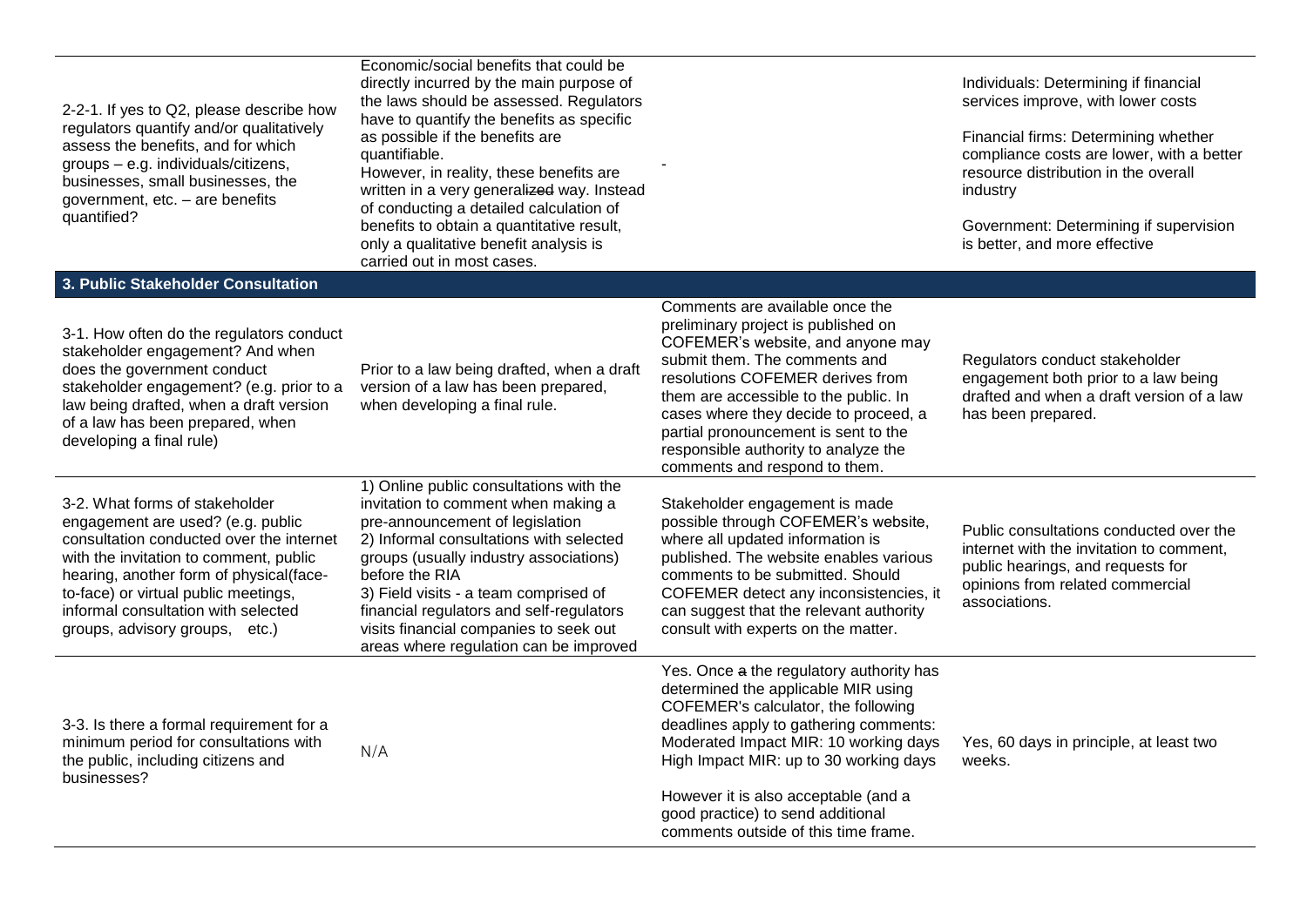| 3-4. Are the discussions and results of<br>stakeholder consultations and public<br>comment letters publicly available?                                                                                             | No. But the results of Field visits are<br>publicly available. | Yes, the results are publicly available as<br>well as all the information received during<br>all the process. For instance, if a<br>preliminary project is published in a<br>certain date at COFEMER's website, as<br>of that date all comments received are<br>made public in chronological order; as<br>well as the partial reports issued by the<br>authorities, the answers for these and in<br>case the COFEMER agrees, the Final<br>resolution is also submitted. | Public hearings are held at the<br>Committees of Legislative Yuan for major<br>law cases, and meeting minutes are<br>available on the Legislative Yuan's<br>website. |
|--------------------------------------------------------------------------------------------------------------------------------------------------------------------------------------------------------------------|----------------------------------------------------------------|-------------------------------------------------------------------------------------------------------------------------------------------------------------------------------------------------------------------------------------------------------------------------------------------------------------------------------------------------------------------------------------------------------------------------------------------------------------------------|----------------------------------------------------------------------------------------------------------------------------------------------------------------------|
| 3-5. Are the views expressed in the<br>consultation process included in the<br>RIA? If not, are they passed on to<br>decision-makers in some other ways<br>together with the draft regulation or<br>proposed rule? | Yes, for some cases.                                           | Yes, once the preliminary project is<br>submitted to COFEMER and the<br>consultation period with stakeholders has<br>concluded, COFEMER collects the<br>opinions that have been presented. It is<br>important to outline all documents,<br>comments, and analyses received.                                                                                                                                                                                             | Yes                                                                                                                                                                  |
| <b>4. Other Questions</b>                                                                                                                                                                                          |                                                                |                                                                                                                                                                                                                                                                                                                                                                                                                                                                         |                                                                                                                                                                      |
| 4-1. Is a complete online database of all<br>laws freely available to the public in a<br>searchable format? If yes, is it up-to-<br>date?                                                                          | Yes, and it is up to date.                                     | Yes. All regulations have to be published<br>on the Official Journal of the Federation<br>to be considered formally issued.<br>In addition, on the website of each<br>government secretariat, the relevant<br>regulations are published.                                                                                                                                                                                                                                | Yes, and it is up to date.                                                                                                                                           |
| 4-2. Do financial regulators have a<br>webpage for ongoing consultations<br>regarding the development of new laws?                                                                                                 | Yes                                                            | All consultations take place on<br><b>COFEMER's website.</b><br>The websites owned by financial<br>regulators are not permitted to hold<br>ongoing consultations, and only publish<br>previously approved and current laws.                                                                                                                                                                                                                                             | Yes                                                                                                                                                                  |
| 4-3. Do financial regulators conduct an<br>ex-post evaluation to consider the<br>consistency of primary laws and take<br>steps to address areas of<br>overlap/duplication/inconsistency?                           | No                                                             | No such evaluation is carried out.<br>However, as long as it does not infringe<br>upon other issued regulations, doing so<br>would enable regulators to get responses<br>to comments about the current law.                                                                                                                                                                                                                                                             | Financial regulators track analyses and<br>review them on a regular basis, so as to<br>put in necessary and up-to-date<br>amendments.                                |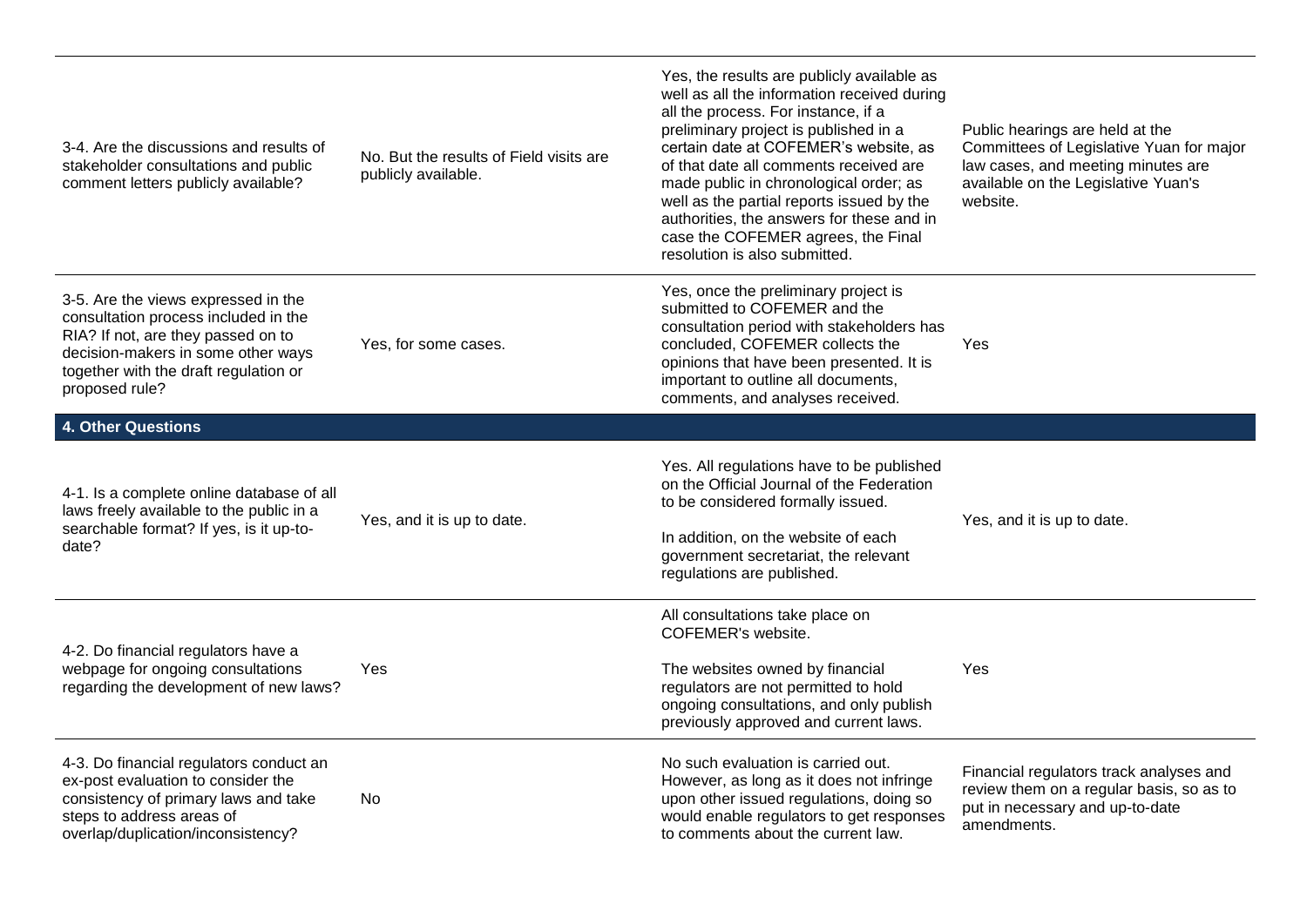|                                                                                                                                                                                                                                                                                            | <b>Turkey (TCMA)</b>                                                                                                                                                                                                                                                                                                                                                                                                                                                                                                                                                                                                                                                                                                     | <b>Thailand (ASCO)</b> | India (BBF)                                                                                                                                                                                           |
|--------------------------------------------------------------------------------------------------------------------------------------------------------------------------------------------------------------------------------------------------------------------------------------------|--------------------------------------------------------------------------------------------------------------------------------------------------------------------------------------------------------------------------------------------------------------------------------------------------------------------------------------------------------------------------------------------------------------------------------------------------------------------------------------------------------------------------------------------------------------------------------------------------------------------------------------------------------------------------------------------------------------------------|------------------------|-------------------------------------------------------------------------------------------------------------------------------------------------------------------------------------------------------|
| 1. RIA in General                                                                                                                                                                                                                                                                          |                                                                                                                                                                                                                                                                                                                                                                                                                                                                                                                                                                                                                                                                                                                          |                        |                                                                                                                                                                                                       |
| 1-1. Are your financial regulators<br>required to conduct the RIA when<br>developing legally binding documents for<br>1) primary laws; and 2) subordinate rules<br>and regulations?                                                                                                        | There has been a decree by the Council<br>of Ministers mandating the use of RIAs<br>prior to passing laws and regulations;<br>however, the law is not being rigorously<br>applied.                                                                                                                                                                                                                                                                                                                                                                                                                                                                                                                                       | No                     | It is not compulsory for the Financial<br>Regulator (Securities and Exchange<br>Board of India, or SEBI) to conduct an<br>the RIA.                                                                    |
| 1-1-1. Under what circumstances - prior<br>to the drafting of a law, rule or regulation<br>(hereinafter, "law"), when a draft version<br>of a law has been prepared, when<br>developing a final version of a law - do<br>the financial regulators in your<br>jurisdiction conduct the RIA? | On certain occasions, regulators consult<br>with the industry before introducing<br>regulations. However, there is no<br>systematic and consistent compliance<br>with the procedures set out in the "By-<br>Law on Principles and Procedures of<br>Drafting Legislation" decree.                                                                                                                                                                                                                                                                                                                                                                                                                                         | N/A                    | While SEBI does not conduct RIAs, it<br>does invites associations to offer their<br>views on regulations before a final law is<br>drafted, and seeks comments from the<br>associations on key issues. |
| 1-1-2. If yes to Q1-1, please describe the<br>name and details of the governing law<br>for the RIA.                                                                                                                                                                                        | The "By-Law on Principles and<br>Procedures of Drafting Legislation"<br>decree issued by the Council of Ministers<br>on 17 February 2006.<br>According to the decree:<br>An The RIA is required prior to<br>introducing laws and decrees that are<br>estimated to have an impact that will<br>exceed TL 10mn. This amount is subject<br>to revision by the Prime Minister's Office.<br>The Prime Minister may at times require<br>the RIA to be conducted for laws and<br>decrees that do not exceed the TL 10mn<br>threshold.<br>RIAs are not conducted for matters<br>relating to national security and<br>appropriations. RIAs are conducted by<br>the government body and/or agency that<br>proposed the regulation. | N/A                    | N/A                                                                                                                                                                                                   |
| 1-1-3. If yes to Q1-1, how often do<br>regulators conduct the RIA? (e.g. always<br>required by a governing law, sometimes,<br>depends on industry demands, etc.) If<br>not always required, please state how<br>regulators decide whether or not to<br>conduct the RIA.                    |                                                                                                                                                                                                                                                                                                                                                                                                                                                                                                                                                                                                                                                                                                                          | N/A                    | N/A                                                                                                                                                                                                   |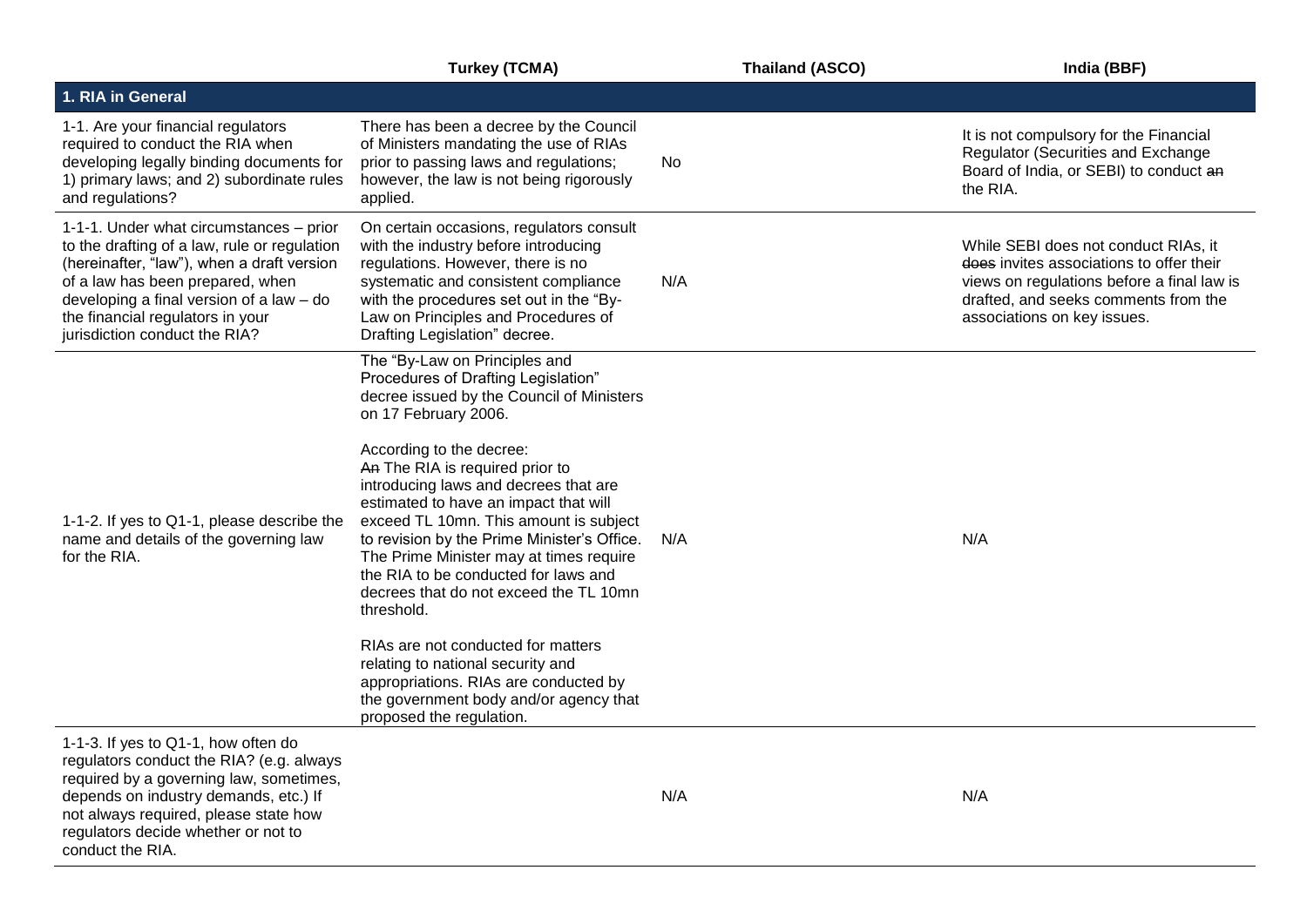| 1-1-4. If yes to Q1-1, please describe the<br>RIA process in detail. (If the details of<br>the RIA process cannot be determined,<br>tell us if a cost-benefit analysis and<br>stakeholder consultations are<br>conducted.)                                                                           | There is no formal RIA process. | N/A                                                                   | N/A                                                                                                                                                                                                                                    |
|------------------------------------------------------------------------------------------------------------------------------------------------------------------------------------------------------------------------------------------------------------------------------------------------------|---------------------------------|-----------------------------------------------------------------------|----------------------------------------------------------------------------------------------------------------------------------------------------------------------------------------------------------------------------------------|
| 1-1-5. If no to Q1-1, in what ways do the<br>regulators in your jurisdiction identify and<br>assess the expected effects of regulatory<br>proposals?                                                                                                                                                 | There is no such process.       | The regulator conducts the focus group<br>with selected stakeholders. | SEBI elicits opinions from associations<br>on expected effects through discussions<br>and other forms of dialogues.                                                                                                                    |
| 1-2. Is there a government body or non-<br>government organization responsible for<br>reviewing the quality of RIAs?                                                                                                                                                                                 | No.                             | No                                                                    | There is no such mechanism in place.                                                                                                                                                                                                   |
| 1-2-1. If yes to Q1-2, what law, statute or<br>executive order governs the government<br>body's RIA oversight activity?                                                                                                                                                                              | N/A                             | N/A                                                                   | N/A                                                                                                                                                                                                                                    |
| 1-2-2. If yes to Q1-2, can this oversight<br>body return the RIA for revision when it<br>is deemed inadequate?                                                                                                                                                                                       | N/A                             | N/A                                                                   | N/A                                                                                                                                                                                                                                    |
| 1-3. Are RIA reports publicly available?<br>(e.g. published online)                                                                                                                                                                                                                                  | <b>No</b>                       | No                                                                    | N/A                                                                                                                                                                                                                                    |
| 2. Cost-Benefit Analysis                                                                                                                                                                                                                                                                             |                                 |                                                                       |                                                                                                                                                                                                                                        |
| 2-1. Are regulators required to identify<br>the costs of a new law?                                                                                                                                                                                                                                  | <b>No</b>                       | No                                                                    | No. But associations at times may<br>conduct a cost-benefit analysis and<br>update SEBI. SEBI conducts its own<br>analyses as well, but they are not made<br>public.                                                                   |
| 2-1-1. If yes to Q2-1, is there a<br>requirement to assess any of the<br>following categories of costs? And how<br>specifically are these costs quantified<br>and/or qualitatively assessed? (e.g.<br>inclusion of a mathematical formula<br>using the most recent and relevant<br>statistical data) | N/A                             | N/A                                                                   | Costs are calculated based on actual<br>trade and volume data. For instance, the<br>impact of an increase in the Securities<br>Transaction Tax (STT) is calculated vis-<br>à-vis how much volume would go up if<br>the tax is removed. |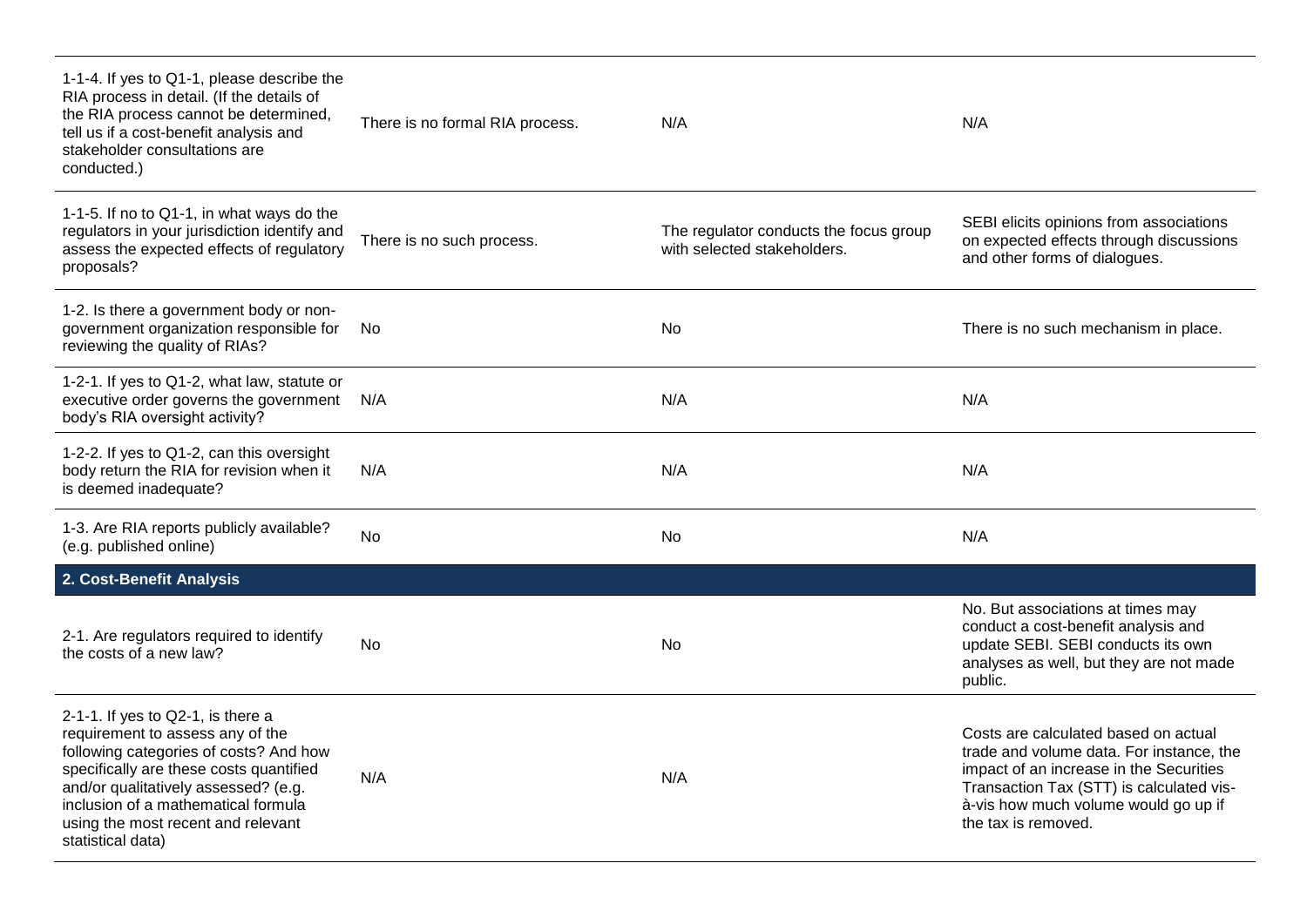| 2-1-1-1. Direct costs (e.g. costs that are<br>directly borne by the main purpose of the<br>laws)                                                                                                                                                                                                                     | N/A                                                                                                                                               | N/A                                                                                                             | As stated in the response to 2-1-1, direct<br>costs are evaluated.                                                                                                                                                                                                                                                                       |
|----------------------------------------------------------------------------------------------------------------------------------------------------------------------------------------------------------------------------------------------------------------------------------------------------------------------|---------------------------------------------------------------------------------------------------------------------------------------------------|-----------------------------------------------------------------------------------------------------------------|------------------------------------------------------------------------------------------------------------------------------------------------------------------------------------------------------------------------------------------------------------------------------------------------------------------------------------------|
| 2-1-1-2. Indirect costs (e.g. costs that<br>are incidental to the main purpose of the<br>laws)                                                                                                                                                                                                                       | N/A                                                                                                                                               | N/A                                                                                                             | Yes, an indirect cost analysis is also<br>done.                                                                                                                                                                                                                                                                                          |
| 2-1-2. If yes to Q2-1, for which groups -<br>e.g individuals/citizens, financial firms,<br>small businesses, the government, etc. -<br>are costs quantified?                                                                                                                                                         | N/A                                                                                                                                               | N/A                                                                                                             | The costs are quantified for brokers, who<br>are the main capital market intermediary.                                                                                                                                                                                                                                                   |
| 2-2. Are regulators required to identify<br>the benefits of a new law? Do they carry<br>out a separate paperwork reduction<br>analysis when identifying the benefits of<br>a new law?                                                                                                                                | No                                                                                                                                                | No                                                                                                              | While not legally required, they assuredly<br>analyze the benefits of new laws.                                                                                                                                                                                                                                                          |
| 2-2-1. If yes to Q2, please describe how<br>regulators quantify and/or qualitatively<br>assess the benefits, and for which<br>groups - e.g. individuals/citizens,<br>businesses, small businesses, the<br>government, etc. - are benefits<br>quantified?                                                             | N/A                                                                                                                                               | N/A                                                                                                             | N/A                                                                                                                                                                                                                                                                                                                                      |
| 3. Public Stakeholder Consultation                                                                                                                                                                                                                                                                                   |                                                                                                                                                   |                                                                                                                 |                                                                                                                                                                                                                                                                                                                                          |
| 3-1. How often do the regulators conduct<br>stakeholder engagement? And when<br>does the government conduct<br>stakeholder engagement? (e.g. prior to a<br>law being drafted, when a draft version<br>of a law has been prepared, when<br>developing a final rule)                                                   | The regulator conducts stakeholder<br>engagement, although there is no formal<br>process for conducting them.                                     | It is uncommon. The regulator does<br>conduct stakeholder engagement when a<br>draft version has been prepared. | SEBI invites associations to conduct<br>engagement on key issues affecting the<br>securities market. Public discussion and<br>white papers in particular are highly<br>encouraged. Every quarter, SEBI asks<br>the associations and stock exchanges to<br>conduct a joint meeting and then update<br>it on any developments.             |
| 3-2. What forms of stakeholder<br>engagement are used? (e.g. public<br>consultation conducted over the internet<br>with the invitation to comment, public<br>hearing, another form of physical(face-<br>to-face) or virtual public meeting,<br>informal consultation with selected<br>groups, advisory groups, etc.) | Written consultations with the invitation to<br>comment, informal consultations with<br>selected groups, meetings with industry<br>professionals. | Public hearings                                                                                                 | All forms of stakeholder engagement are<br>used by SEBI, such as public comments,<br>invitations for meetings, white paper<br>discussion, and so forth. Associations<br>like BBF provide input as and when<br>required by SEBI, and, at times, sua<br>sponte as well. This process is<br>performed several times for critical<br>issues. |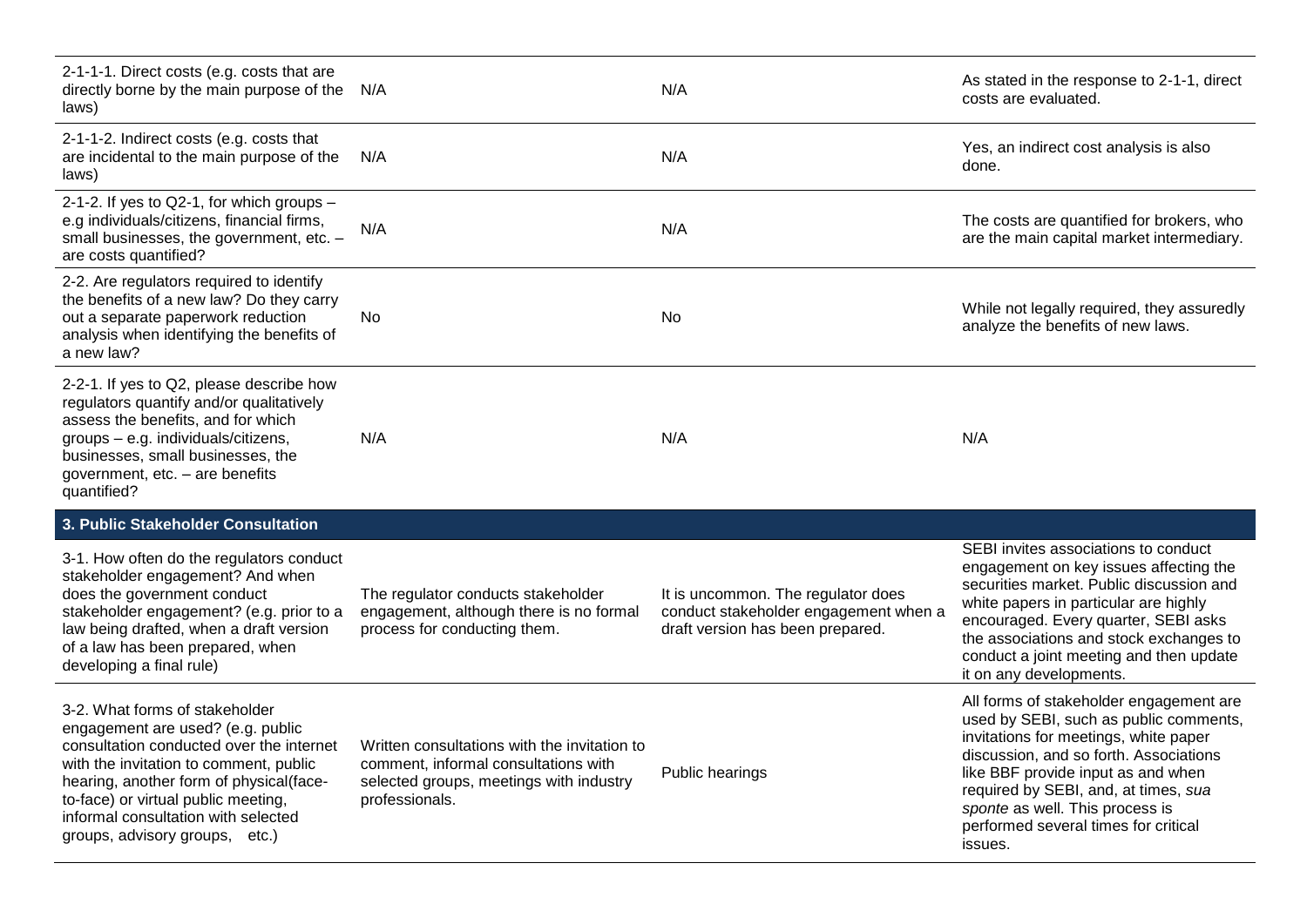| 3-3. Is there a formal requirement for a<br>minimum period for consultations with<br>the public, including citizens and<br>businesses?                                                                             | <b>No</b>                                                                                                             | 30 days in general                                                                                 | No, there is no formal requirement for a<br>minimum period.                                                                                                                                                               |
|--------------------------------------------------------------------------------------------------------------------------------------------------------------------------------------------------------------------|-----------------------------------------------------------------------------------------------------------------------|----------------------------------------------------------------------------------------------------|---------------------------------------------------------------------------------------------------------------------------------------------------------------------------------------------------------------------------|
| 3-4. Are the discussions and results of<br>stakeholder consultations and public<br>comment letters publicly available?                                                                                             | No.                                                                                                                   | They are available on the relevant<br>website.                                                     | Yes, the discussions and results of<br>stakeholder consultations are available<br>on SEBI's website.                                                                                                                      |
| 3-5. Are the views expressed in the<br>consultation process included in the<br>RIA? If not, are they passed on to<br>decision-makers in some other ways<br>together with the draft regulation or<br>proposed rule? | There is no formal RIA methodology.<br>Views are considered by the regulator<br>prior to making laws and regulations. | No. The results of the public hearing are<br>summarized and included with the draft<br>regulation. | It depends on the view of the regulator.<br>At times, it will take into account the<br>views expressed by the associations,<br>and at other times, will make its own<br>decision.                                         |
| <b>4. Other Questions</b>                                                                                                                                                                                          |                                                                                                                       |                                                                                                    |                                                                                                                                                                                                                           |
| 4-1. Is a complete online database of all<br>laws freely available to the public in a<br>searchable format? If yes, is it up-to-<br>date?                                                                          | Yes, and it is up to date.                                                                                            | Yes, and it is up to date.                                                                         | All circulars, orders, public discussion<br>papers, and so forth are available on the<br>different sections of SEBI's website,<br>allowing for easy reference when<br>submitting views and opinions.                      |
| 4-2. Do financial regulators have a<br>webpage for ongoing consultations<br>regarding the development of new laws?                                                                                                 | <b>No</b>                                                                                                             | Yes                                                                                                | Yes. On SEBI's website is a separate<br>"public discussion" section where the<br>general public is able to express views.                                                                                                 |
| 4-3. Do financial regulators conduct an<br>ex-post evaluation to consider the<br>consistency of primary laws and take<br>steps to address areas of<br>overlap/duplication/inconsistency?                           | <b>No</b>                                                                                                             | <b>No</b>                                                                                          | Yes. At times, SEBI takes steps to<br>ensure that there are no overlaps,<br>duplications, or inconsistencies.<br>Associations like the BBF also raise such<br>market issues at the appropriate time<br>and provide input. |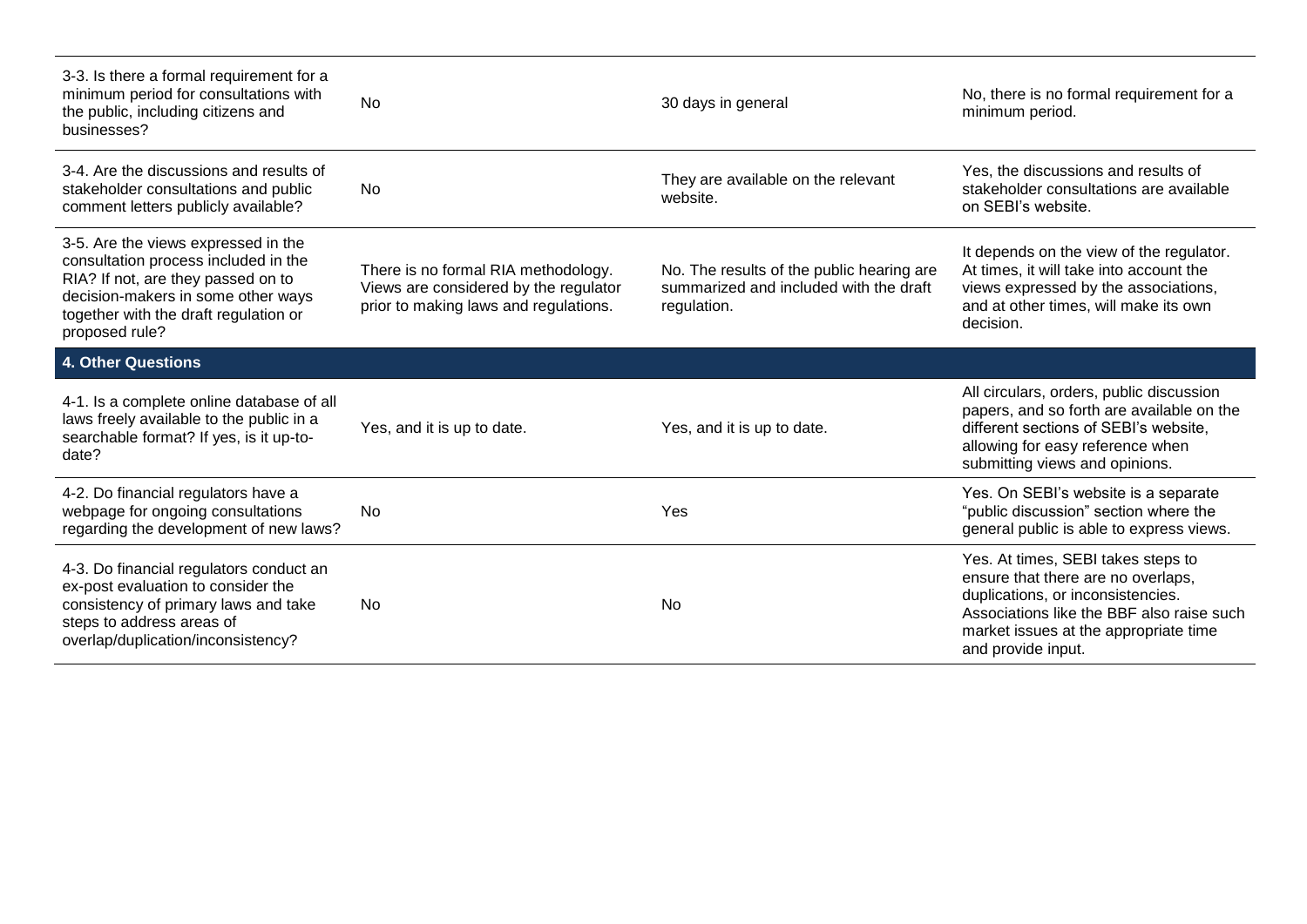Based on the survey results, it is observed that Korea, Mexico, Taiwan, and Turkey have legal requirements and governing laws to always conduct the RIA when developing legally binding documents for both primary laws and subordinate rules and regulations. It is noteworthy, however, that in Turkey, although there has been a decree by the Council of Minsters mandating the use of RIAs, the law is not being rigorously applied across the various industry sectors, including the financial industry.

Thailand and India have indicated that there are no legal requirements and governing laws for conducting the RIA. In case of Thailand, the regulators conduct a focus group with selected stakeholders instead of the RIA. India takes a similar approach --while its financial regulator, SEBI, Securities Exchange Board of India, does not conduct the RIA, it invites industry associations to offer their views on rules and regulations before the final version is being drafted.

Countries with the RIA in place also have a governmental body responsible for reviewing the quality of RIAs, mandated by the same laws that require the RIA, with the exception of Turkey. This body can also examine the quality of the RIA report, and if it is deemed unsatisfactory, the report may be returned to the submitting body for improvement.

It is also observed that Korea and Mexico release RIA reports publicly. It was noted, however, in Korea, that although it is compulsory by law to provide the reports when the government makes the pre-announcement of legislation, the report was only publicly available 15% of the times : that is, 56 of 382 cases from 2013 to March 2017. In case of Taiwan, RIA reports are only available for the governmental body responsible for monitoring legislations, and not for the general public.

As part of the RIA, Korea, Mexico, and Taiwan all identifies the cost and benefit of a new or amended law. In case of Mexico, they have an analysis tool called the Regulatory Impact Calculator, which determines the potential impact – cost and benefit – of a new or amended law. It is noteworthy that they actually measure direct and indirect costs along with possible benefits of the law prior to producing the RIA report, which is called the MIR, abbreviated for Manifestación de Impacto Regulatorio in Spanish. If the calculator calculates that there is no cost involved with a new or amended law, the Mexican government authority, COFEMER, allows the submitting body to publish the preliminary draft of a law without a the MIR.

Both direct and indirect costs were identified in all three regions. Direct costs include economic costs, social costs, operational and maintenance costs, compliance costs, and administrative costs that are directly incurred by the main purpose of the laws. Indirect costs include the law's expected effects on fair competition, consumer burden, environment and culture.

Although the submitting body has to quantify the costs and benefits as specific and detailed as possible given that they are quantifiable, in case of Korea, costs and benefits were often mentioned in the report very briefly in a generic writing. Instead of providing a detailed calculation of costs to obtain a quantitative result, only a qualitative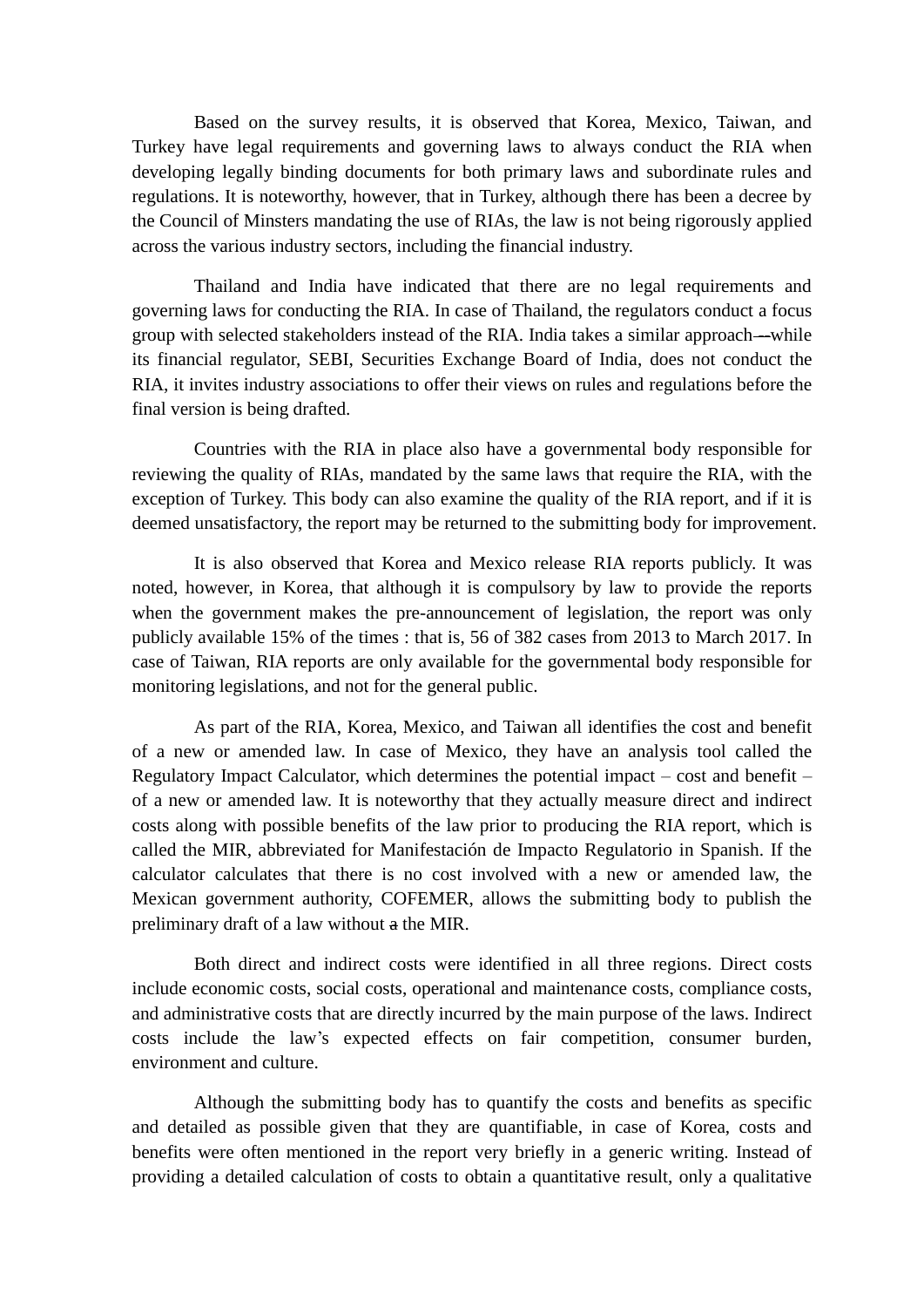analysis is carried out in most cases. Also, no other country, except for Taiwan, conducted an analysis on paperwork reduction when identifying the benefits of new or amended laws.

Countries who do not legally oblige the RIA process – Thailand and India – conduct stakeholder engagement in a certain degree. Thai regulators conduct stakeholder engagement through channels such as public hearings and a focus group when a draft version of a new or amended law has been prepared. In case of India, stakeholder engagement is very active in that SEBI invites financial industry associations for stakeholder engagement when key issues affecting the securities market come up. Public discussions and white papers in particular are highly encouraged. In addition, in every quarter, SEBI invites associations and stock exchanges for a joint meeting where SEBI provides updates on any new developments in financial legal environment.

For all EMC countries, the financial regulators conduct stakeholder engagement usually through online public consultations conducted with an invitation to comment to solicit feedback, public hearings, and requests for opinions from related trade associations. In the case of Korea, financial regulators with self-regulators take a regular field visit to financial companies to seek out which rules and regulations should be improved.

With the exception of Korea – only the results of field visits are publicly available in Korea – and Turkey, the discussions and results of stakeholder consultations and public comment letters are publicly available on the website of financial regulator. And for the countries with the RIA in place, the diverse views and opinions expressed in the consultation process are included in the RIA as well.

Advanced nations such as the US, and EU, share common characteristics in their RIA schemes in that they guarantee the participation of the general public, open information regarding the regulatory changes, a strict attachment to the prescribed RIA methodology, thereby securing the democracy, transparency, and effectiveness of the RIA process.

In the US, the Securities Exchanges Commission (SEC) issued guidance for economic analysis of regulations in 2012. The SEC's 2012 guidance provides that a complete economic analysis should include an assessment of the agency's need for the regulation, an articulation of the baseline against which the effects of the regulation would be measured, alternatives to the proposed regulation, an evaluation of the economic impact of the proposed regulation, and reasonable alternatives based on the regulation's benefits and costs". 1

Furthermore, the SEC Regulatory Accountability Act was passed in January 2017 at the House level that requires the SEC to perform a cost-benefit analysis on regulation and only adopt regulation only after a cost-benefit analysis.

-

 $1$  Ellig, J. (2017, June 08). Systematic Study Shows Improvement in SEC Economic Analysis. Retrieved June 15, 2017, from https://www.theregreview.org/2017/ 03/20/ellig-systematic-study-shows-improvement-sec-economic-analysis/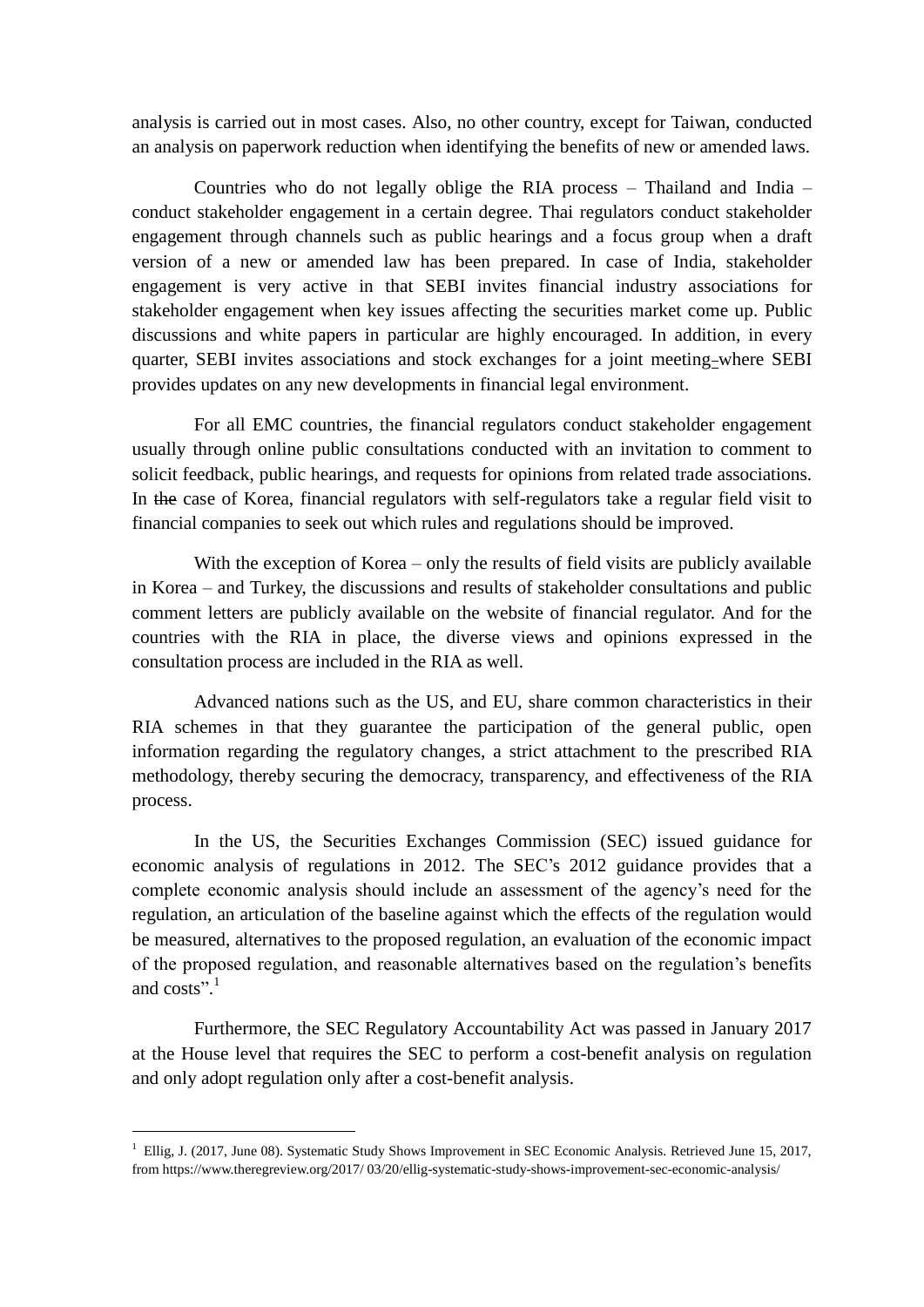The EU has put forward a better regulation agenda and adopted Impact Assessment Guidelines since 2005 and replaced them for an update frequently. The guideline has set out key analytical steps for the assessment such as identifying the problem, defining the objectives, developing main policy options, analyzing the impacts of the options, comparing the options, and outlining policy monitoring and evaluation. Especially, the EU mandates "a 12-week internet-based public consultation covering all of the main elements of the RIA as part of a broader consultation strategy to target relevant stakeholders and evidence".<sup>2</sup>

#### **IV. Policy Recommendation**

-

Based on the above findings, the members of the ICSA's Emerging Markets Committee recommend the following measures, which we believe, will contribute to the development of a fair, transparent and effective capital market and rule-making.

**Recommendation 1: Emerging Market Regulators should develop a formal RIA practice, and if the RIA is already in place, regulators should make the RIA reports public** 

**Recommendation 2: Emerging Market Regulators should develop and use a consistent and detailed Cost-benefit analysis methodology** 

**Recommendation 3: Emerging Market Regulators should hold stakeholder consultation during the RIA development process**

## **Recommendation 4: Emerging Market Regulators should make the results of stakeholder consultation public**

In regards to the stakeholder consultation, ICSA has produced Best Practices for Regulatory Consultation in 2013, and entailed 10 best practices as a framework for effective regulatory consultation policies. Emerging market regulators may be able to utilize these best practices to design their consultation program as an effective communicating tool. They are:

- 1. Regulators should develop a formal consultation program to ensure that the consultation process is managed in a transparent and accountable manner
- 2. Regulators should clearly prioritize among planned reforms in order to ensure that consultations on all major reforms are appropriately sequenced
- 3. Regulators should ensure that regulatory proposals have a clearly defined policy objective and scope and to the greatest extent possible are compatible

<sup>&</sup>lt;sup>2</sup> European Commission. Guideline on Impact Assessment. Retrieved June 15, 2017 from [http://ec.europa.eu/smart](http://ec.europa.eu/smart-regulation/guidelines/ug_chap3)[regulation/guidelines/ug\\_chap3\\_](http://ec.europa.eu/smart-regulation/guidelines/ug_chap3)en.htm/